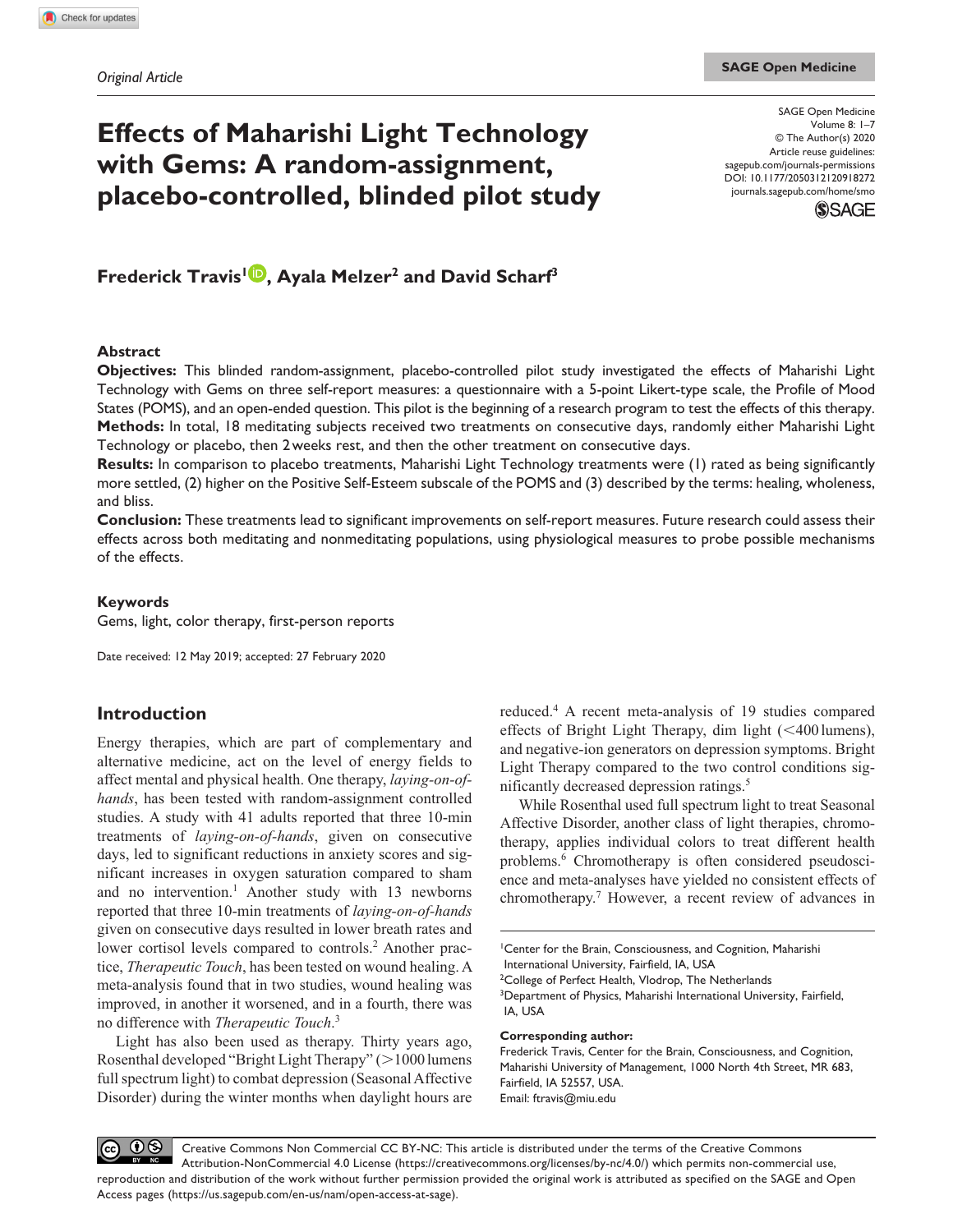photobiology and photobiomodulation suggests cellular and molecular effects of the visible color bands.<sup>8</sup>

Blue light affects depth of sleep.<sup>9</sup> After 2 weeks wearing short wavelength (blue light)-blocking glasses for 4h prior to bedtime melatonin levels were higher (saliva samples), sleep latency was faster (actigraph) and sleep quality was improved (Pittsburgh Sleep Quality Index) in 21 subjects.<sup>10</sup> Blue light is reported to reduce organ injury by comparison with red light or ambient white fluorescent light in liver and kidney ischemia/reperfusion by reducing myeloperoxidase within each organ.<sup>11</sup> Red and green light, compared to full spectrum light, led to significant improvements in cognitive ability in elderly subjects, as measured by an adapted Mini-Mental State Exam in a random-assignment study with 45 subjects in each group.<sup>12</sup> Finally, a random-assignment study tested 117 subjects assigned to three groups, who were presented modulations of three different color bands: warm colors (Red, Orange, Yellow), cool colors (Green, Blue, Indigo), all colors in the spectrum, and white light as a control. The three color bands affected autonomic functioning: heart rate, heart rate variability, and skin conductance; the Profile of Mood States (POMS); and a subjective evaluation questionnaire.<sup>13</sup>

Another intervention that uses light is Maharishi Light Technology with Gems (MLG). Color therapy projects light through large  $($ >5cm) colored plastic filters rather than gems. This produces colored light which is diffuse rather than focused. MLG uses battery powered light-emitting "pens" that focus light through 13 different gem stones. $11$ The effect of MLG treatment would include contributions of the orderly, crystalline structure of the gems; the colors of the gems due to their trace elements; and the light shining through the gems, which is said to amplify their effects.

This is a pilot research study intended to explore possible effects of MLG. Subjective reports were measured as the first step in this research program. If significant subjective reports are found, then future research can explore physiological mechanisms of any observed effects.

## *Hypothesis*

If MLG therapy has significant effects, then subjects will report more positive self-report measures compared to placebo treatments. We used a random-assignment, placebo-controlled blinded study to assess subjective experiences while having an MLG treatment compared to placebo treatments.

## **Materials and methods**

#### *Design*

This was a double-blind random-assignment placebocontrolled pilot study that included two treatments on sequential days, 2weeks rest, and then two more treatments again on sequential days. The two sequential treatments after the rest period were on the same days of the week as the two initial treatments. The 2-week rest reduced possible carryover effects of one set of treatments to another. Each set of two treatments was randomly either MLG or placebo treatment. The research was conducted over a 2-month period from August to September 2018. All subjects received both sets of treatments.

We used a random-assignment design to strengthen cause/ effect conclusions from the study. In this study, we measured healthy normal subjects free from chronic diseases.

## *Subjects*

In total, 18 subjects participated in this study. They were an average age of  $66.6 \pm 10.5$  years. We did not intend to test a geriatric population. They were the ones who responded to our posters. They were healthy in mind and body. Since this is the first study on MLG, we did not have data to calculate effect sizes to determine the number of subjects that should yield statistical significance.

We looked for subjects who regularly explored inner subjective experiences through meditation practice and were familiar with experiences during MLG. These subjects were tested because they might be more aware of possible effects of MLG. The subject inclusion criteria were as follows:

- Currently practicing Transcendental Meditation,
- Having had MLG sessions before,
- Mentally and physically healthy.

Exclusion criterion was anyone who did not meet the inclusion criteria.

Seventy-two percent of the subjects were female. Subjects practiced Transcendental Meditation for an average  $43.7 \pm 6.7$  years and had received MLG treatments before the study (average  $3.9 \pm 4.9$  times). This study was approved by the Institutional Review Board (IRB) at the university. Subjects signed a consent form before beginning the experiment. To maintain confidentiality, subject numbers were used in data files. The research was partially funded. We asked subjects to pay \$30 toward each treatment. The typical cost is \$120/treatment.

## *Procedure*

Subjects responded to a flyer posted in the community meditation halls. The second author contacted each subject and set up an appointment to come to her office to receive four treatments: two treatments on sequential days, 2weeks rest, and then two more treatments again on sequential days. Her office is in a residential building. The subjects laid down on a comfortable padded table in the office. The first two treatments were randomly either MLG or placebo. The second two treatments were the other. Figure 1 presents the flow of subjects through the study.

This study followed the standard MLG protocol, which is to test the client's reaction to each of the gem light pens. No individuals reported negative reactions to a specific gem.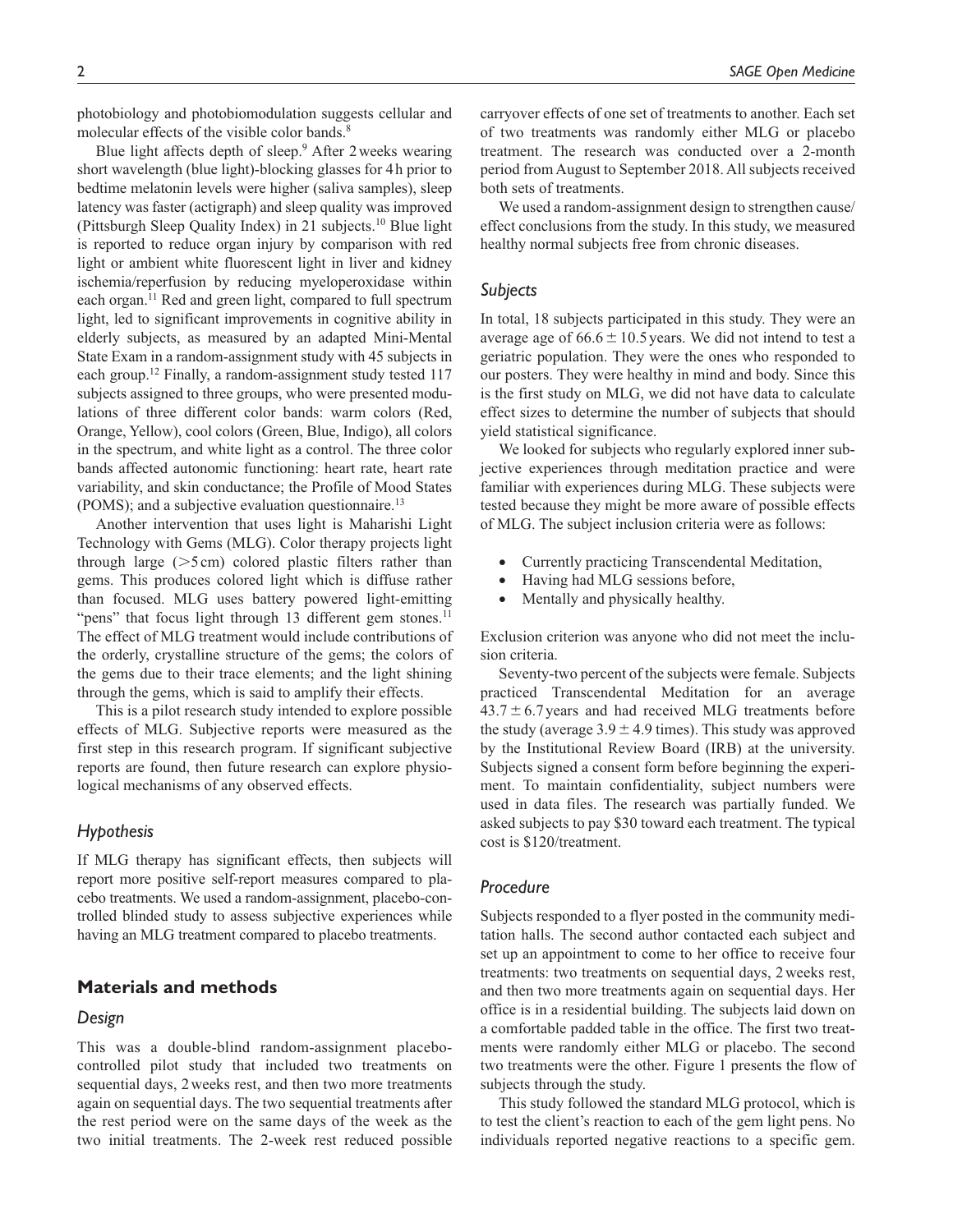

**Figure 1.** Flow of subjects through the study.

Many (about 3/4) felt neutral toward Zircon, green tourmaline, and carnelian in the testing phase. To standardize treatments, we administered those 10 of the 13 possible gems, to which a participant felt more positive.

This study was fully blinded.

- 1. Subjects were blind to the study hypotheses—none knew that there were placebo treatments.
- 2. The second researcher who administered the treatments was also blind to the nature of the light-emitting "pens"—MLG or placebo. The third author placed the light-emitting "pens" (either authentic MLG or placebo) in a tray according to a randomized list of 0's and 1's, computed by the online software, [https://stattrek.com/statistics/random-number-gener](https://stattrek.com/statistics/random-number-generator.aspx)[ator.aspx](https://stattrek.com/statistics/random-number-generator.aspx), and left the tray for the second author to use in that treatment. There was no communication between the second and third author.
- 3. The first author, who analyzed the data, was blind to treatment status when he analyzed the data.

#### *Test instruments: intervention and placebo*

*MLG pens.* The MLG pens are roughly 1.5 cm in diameter and 15 cm long. They are battery powered. The light is shown through 13 gems: zircon, amethyst, diamond, blue sapphire, green tourmaline, emerald, amber, yellow sapphire, coral, pearl, carnelian, ruby, and cat's eye. The light is projected through the gems and aligned along the midline of the feet, abdomen, chest, throat, and top of the head. A typical treatment lasts 25min. Gem stones have a characteristic crystalline structure and corresponding color that is predicted to produce optimally beneficial effects.<sup>14</sup> The light is focused in a small circle, a few centimeters in diameter, depending on how far the pens are placed from the client's body.

*Placebo pens.* A set of placebo light-emitting "pens" was created. These placebo "pens" were identical in shape, color, and outer material (gray metal) to the authentic MLG lightemitting "pens." The placebo light-emitting "pens" projected light through colored glass, while the authentic MLG lightemitting "pens" projected light through gems. The light from both sets of light-emitting "pens" was similar in color and diameter. It was not apparent from looking at the pens or the light on the clothes which were the MLG pens and which were the placebos.

### *Test instruments: subjective measures*

*5-point Likert-type scales, Y/N questions, and open-ended questions.* Self-report measures were created for this study to identify differences in the subjective experiences during the two different treatments. These were created specifically for this study. The second author gave all instruments to the subjects as well as the open-ended questionnaire.

*After each treatment.* The subjects rated the treatment with (Y/N) questions that probed: (1) Feeling sleepy? (2) Feeling agitated? and (3) Transcended during the treatment? They also compared on a 5-point Likert-type scale  $(1 = "less$ deep" to 5="more deep," with 3 being "the same") their experiences during the treatment with typical experiences during their daily meditation practice. "Deep" is a subjective measure that is meaningful to these subjects. It entails an experience of thoughts becoming secondary and inner silence becoming more primary.

*Before the second and fourth treatments.* The subjects rated the effect of the first and third day's treatment on their sleep, meditation, and activity during the past 24h, using a 5-point Likert-type scale. This scale assessed 24h carryover effects from the treatments.

*Before the third treatment and 2weeks after the fourth treatment.* The subjects rated the effect of the treatments on sleeping, meditation, and activity during the 2weeks after a sequence of treatments (Y/N). This scale assessed 2-week carryover effects from the treatments.

*Open-ended questions.* After each treatment, subjects responded to this question: "Please describe your experiences during this treatment." They could write as much as they wished.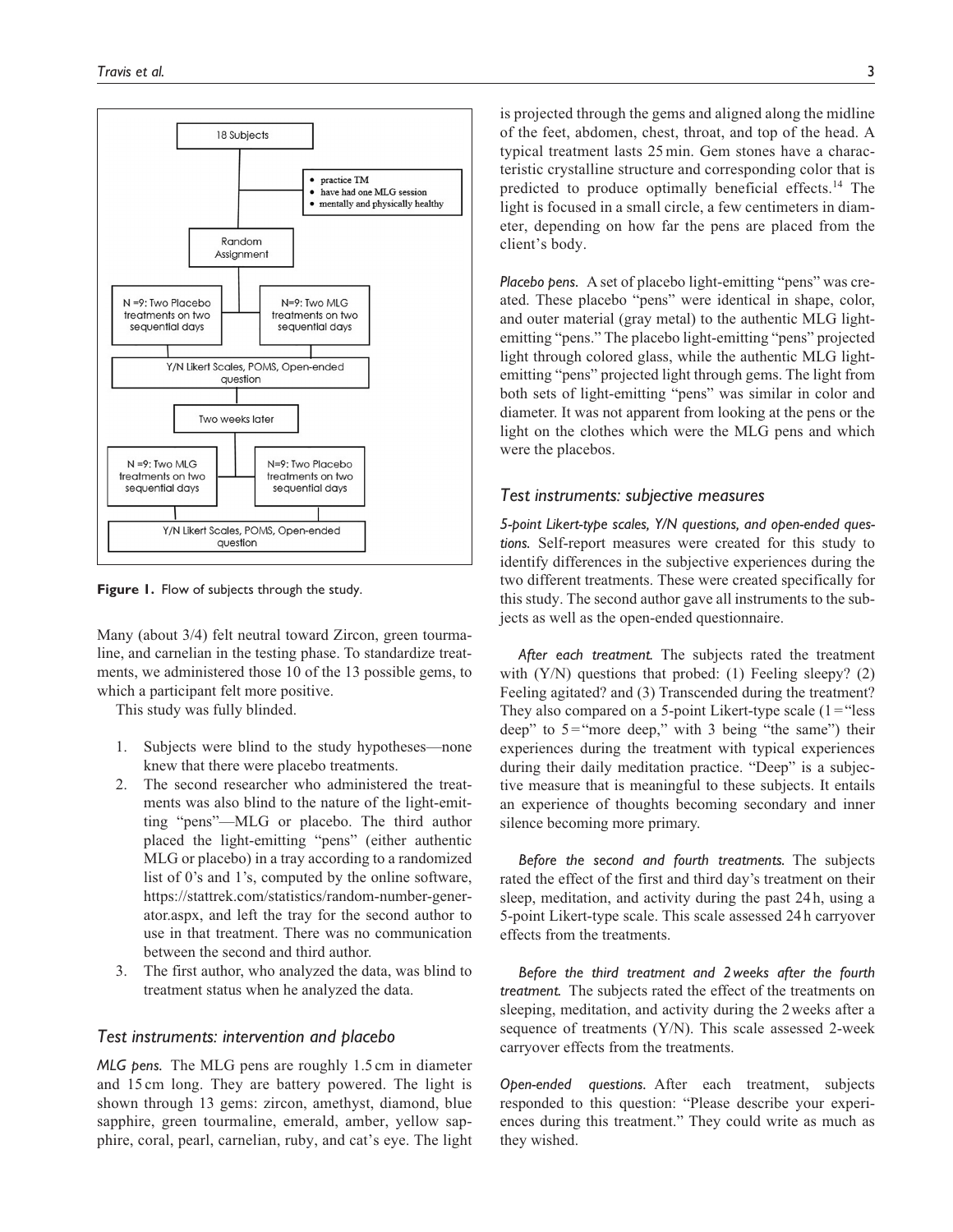*Profile of Mood States.* The subjects filled out the POMS after each pair of treatments. This scale lists 72 descriptors of emotional states, such as clear, confused, or happy. The responses ranged from "0" if the specific adjective did not describe them at all to a "4" if it described them perfectly. This instrument yields a score for total mood disturbance and subscale scores for tension/anxiety, depression/dejection, and anger/hostility subscales. The POMS has high construct and criterion validity,<sup>15</sup> and internal consistency coefficients range from 0.90 to 0.95.16

#### *Data analysis*

The Y/N answers were converted to 1 and 0. The responses to the Likert-type scales were summed. ATLAS.ti was used to assess the descriptions of experiences to generate codes and to group these codes into super-codes.

#### *Statistical analysis*

Nonparametric statistics were used to assess the responses to the Y/N answers. *F* tests were used to assess the response to the Likert-type scale and the POMS. The frequency of use of different codes and super-codes was compared in a narrative analysis.

## **Results**

## *(Y/N) questions*

There were no significant differences in the self-report questions assessing sleepiness, agitation, or settling during the treatments,  $F(1, 17)=1.3, p=.28$ .

## *Likert-type-scale question*

The responses on the Likert-type scale were summed for each pair of treatments (MLG or placebo) and compared with an analysis of variance (ANOVA). On this analysis, subjects rated their experiences during the MLG treatment as significantly deeper than during the placebo,  $F(1, 17)=6.6$ , *p*=.021. The experiences during the placebo were similar to their daily Transcendental Meditation practice, as indicated by an average of 3. Figure 2 presents the averages of selfevaluation of experiences during the two sets of treatments.

## *Profile of Mood States*

A repeated-measures ANOVA with treatment as the repeated measures and the seven subscales of the POMS as variates yielded significant interactions between the treatment and the seven subscales,  $F(6, 12)=4.0$ ,  $p=.027$ . Sub-analyses found no significant treatment differences in the five negative moods: anger, confused, depressed, fatigue, and tension,  $F(1, 17)=2.3, p=.15$ . This could reflect the small sample



**Figure 2.** Subjective evaluation of experiences during MLG was significantly higher than their typical Transcendental Meditation practice, *F*(1, 17)=6.6, *p*=.021. In this scale, 5=deeper, 3=same, and  $1 =$  less deep.



**Figure 3.** Significantly higher positive self-esteem was reported after the MLG treatments,  $F(1, 17) = 5.0$ ,  $p = .04$ . On this scale, a "0" indicates that the specific adjective does not describe the person at all; a "4" indicates that it describes them perfectly.

size and a floor effect. These subjects were very low in these negative moods at pretest. There were also no significant treatment differences for vigor,  $F(1, 17)=1.5$ ,  $p=.25$ . However, positive self-esteem was significantly higher after the MLG treatments,  $F(1, 17)=5.0$ ,  $p=.04$ . These data are presented in Figure 3.

## *Content analysis of open-ended question*

The responses to the open-ended questions were transcribed and grouped by treatment (MLG versus placebo) and content analyzed using ATLAS.ti. This software allows the researcher to read through the transcriptions and highlight "units of meaning"—words or phrases that express a unique and coherent idea. In ATLAS.ti, these phrases are called "quotations." Once quotations had been highlighted, each was assigned a code. For example, one subject said, "Wow. I loved the treatment." This was coded as "deep appreciation." After coding of quotations was completed, codes with three or fewer quotations were reviewed to see if they fit into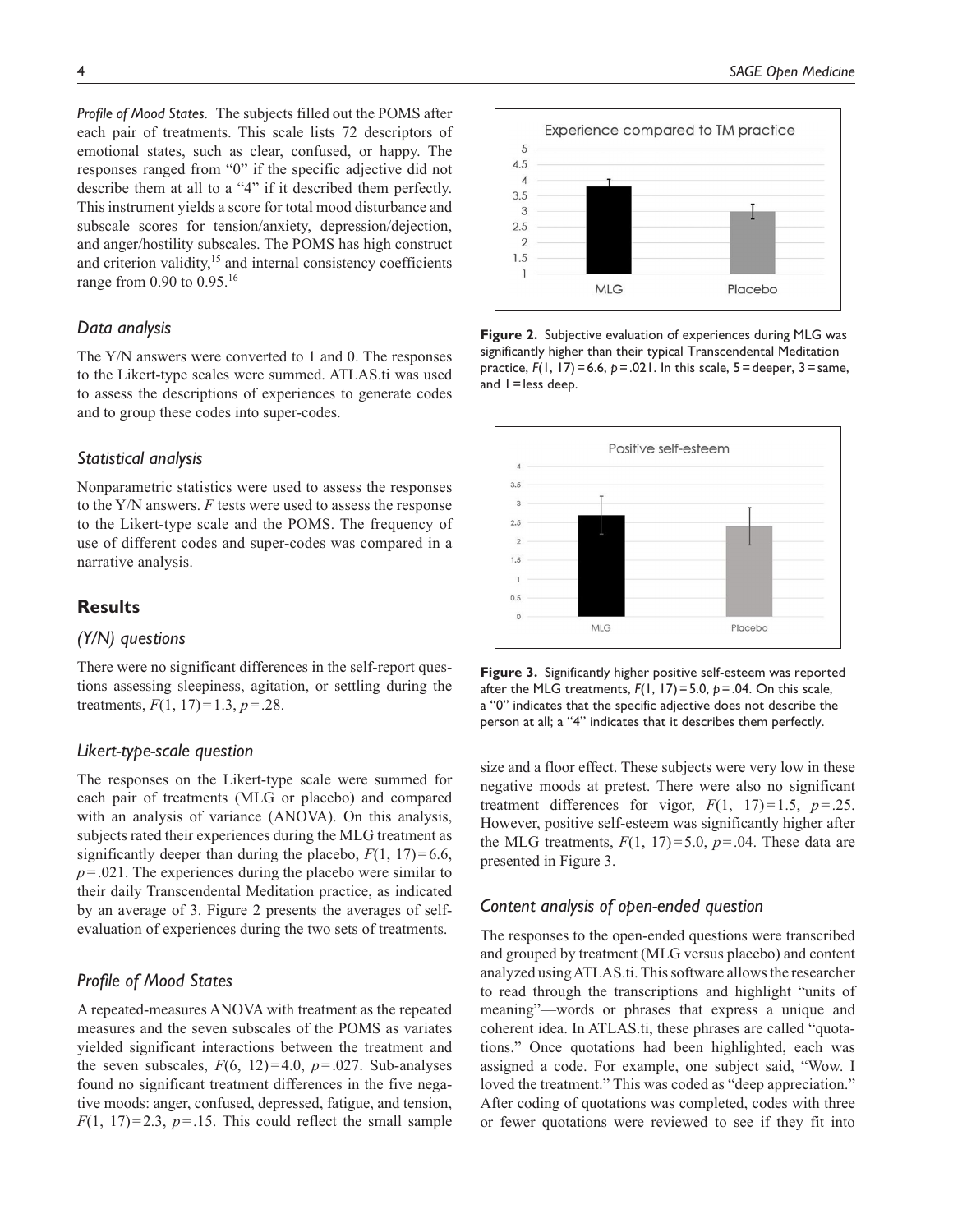| Super-code         | Codes (frequency)                          | Sample quotations                                                                                                                                                                                                      |
|--------------------|--------------------------------------------|------------------------------------------------------------------------------------------------------------------------------------------------------------------------------------------------------------------------|
| Healing            |                                            |                                                                                                                                                                                                                        |
| <b>MLG</b>         | Healing (17)                               | Past wounds were gone; Purifying all parts of my body and healing all/any sickness or ill<br>$\bullet$<br>health; Anxieties I have been experiencing are far away and unimportant; Pressure in the<br>heart is melting |
| Placebo<br>Restful | Healing (3)                                | Very healing; Lifted a big pressure or weight off of me<br>$\bullet$                                                                                                                                                   |
| <b>MLG</b>         | Feel rested (9)                            | Feel rested; Very deep rest; Completely at rest<br>٠                                                                                                                                                                   |
|                    | Pleasant physical                          | Felt very light physically; There was a gentle pulsing of bliss in the forehead between the<br>$\bullet$                                                                                                               |
|                    | sensations (8)                             | eyes for the second half of the session, which continued afterward for some time                                                                                                                                       |
| Placebo            | Feel rested (10)                           | My entire body relaxed very, very deeply-and I feel extremely at ease<br>$\bullet$                                                                                                                                     |
|                    | Pleasant physical                          | Lively energy in my sacrum and lower back; Very pleasant, comfortable and enlivening;<br>$\bullet$                                                                                                                     |
|                    | sensations (14)                            | Some sensation of warmth and subtle energy moving up and down the spine                                                                                                                                                |
|                    | Very pleasant (3)                          | Very pleasant and relaxing<br>٠                                                                                                                                                                                        |
| Wholeness          |                                            |                                                                                                                                                                                                                        |
| <b>MLG</b>         | <b>Fullness of awareness</b><br>(11)       | Just being present; Wholeness-like presence; Lively wakefulness; Invincible peace<br>$\bullet$                                                                                                                         |
|                    | Transcended (10)                           | Transcended; Almost no thoughts; Deep relaxation and transcendence<br>٠                                                                                                                                                |
|                    | Wholeness (9)                              | Physiological unity; Settled, silent wholeness<br>$\bullet$                                                                                                                                                            |
|                    | Very, very deep (9)                        | Very, very deep; Beautiful; Subtle, sweet, and simple. Really didn't want to get up<br>٠                                                                                                                               |
|                    | Loss track of time (4)                     | Lost track of time; Lost all sense of time; Time passed extremely quickly<br>٠                                                                                                                                         |
|                    | Witnessing (3)                             | Witnessing; transcendental, witnessing<br>٠                                                                                                                                                                            |
| Placebo            | Settled mind (10)                          | Completely settled; I am really settled; Thoughts are no obstacle<br>٠                                                                                                                                                 |
|                    | Simple awareness (6)                       | Like a meditation; Simple awareness; Awareness of the whole body and where I am in space<br>٠                                                                                                                          |
|                    | Transcended (3)                            | Transcended very clearly; Transcended<br>$\bullet$                                                                                                                                                                     |
|                    | Expansive (5)                              | Moments of individual body merging with the cosmic body of the universe; Expanded<br>٠                                                                                                                                 |
|                    | Infinite unbounded (6)                     | Infinite unbounded; Field of consciousness collapsing horizontally; Settled to an infinite<br>$\bullet$<br>space                                                                                                       |
|                    | Loss of time (5)                           | Lost all sense of time; Feeling of all time and no time simultaneously<br>$\bullet$                                                                                                                                    |
| <b>Blissful</b>    |                                            |                                                                                                                                                                                                                        |
| <b>MLG</b>         | Pleasant (11)                              | Easy, pleasant; Sweet feeling in the body<br>$\bullet$                                                                                                                                                                 |
|                    | Blissful (7)                               | Blissful; Extremely blissful; Peaceful bliss<br>٠                                                                                                                                                                      |
|                    | Soothing (5)                               | Soothing and gentle; Soft bliss, light, peace<br>٠                                                                                                                                                                     |
|                    | Deep appreciation (3)                      | Appreciation for the powerful effect of the gems shining on me; I did not want it to end<br>٠                                                                                                                          |
| Placebo            | Blissful (8)                               | Deep, blissful, sense of softness; Pervading bliss<br>٠                                                                                                                                                                |
|                    | Deep appreciation (4)                      | Really loved the treatment; Wow! I really loved the treatment<br>٠                                                                                                                                                     |
|                    | Enlivening (4)                             | Enlivening, very awake now; Lively silence<br>٠                                                                                                                                                                        |
| Common experiences |                                            |                                                                                                                                                                                                                        |
| MLG                | $S$ lept $(9)$                             | Fell asleep; Sleepy                                                                                                                                                                                                    |
|                    | Visual experiences (7)                     | Fabric of different colors cover me one by one; Saw a beautiful face and an arm over me<br>$\bullet$                                                                                                                   |
|                    | Many thoughts (2)                          | Thoughts; Mind wandered a lot during the treatment<br>$\bullet$                                                                                                                                                        |
| Placebo            | Slept $(10)$                               | Fell sleep; Very sleepy; Asleep<br>٠                                                                                                                                                                                   |
|                    | Physical sensations-<br>uncomfortable (11) | Little restless; Sensations in the body and spine; Turbulent sensations in the solar<br>٠<br>plexus; My heart started to pound and I felt anxious; Pressure in the liver                                               |
|                    | Visual experiences (11)                    | Warm loving light all around and in the body; Colored lights over my body; Blue color;<br>$\bullet$<br>Golden light around my eyes. This golden light took the form of a beautiful face-like<br>within my eyes         |

**Table 1.** Details of each super-codes with its constituent codes, the frequency that each code was used, and a few examples of quotations that were assigned this code.

MLG: Maharishi Light Technology with Gems.

other, similar codes. Next, codes were grouped by common themes into higher order codes called super-codes.

The number of words used in describing experiences during the MLG and the placebo treatments was similar—1888

versus 1735. The content analysis yielded 15 codes for each treatment. These 15 codes were combined into five supercodes: *Healing, Blissful, Wholeness, Restful*, and *Everyday Experiences*. Table 1 presents the details of the super-codes,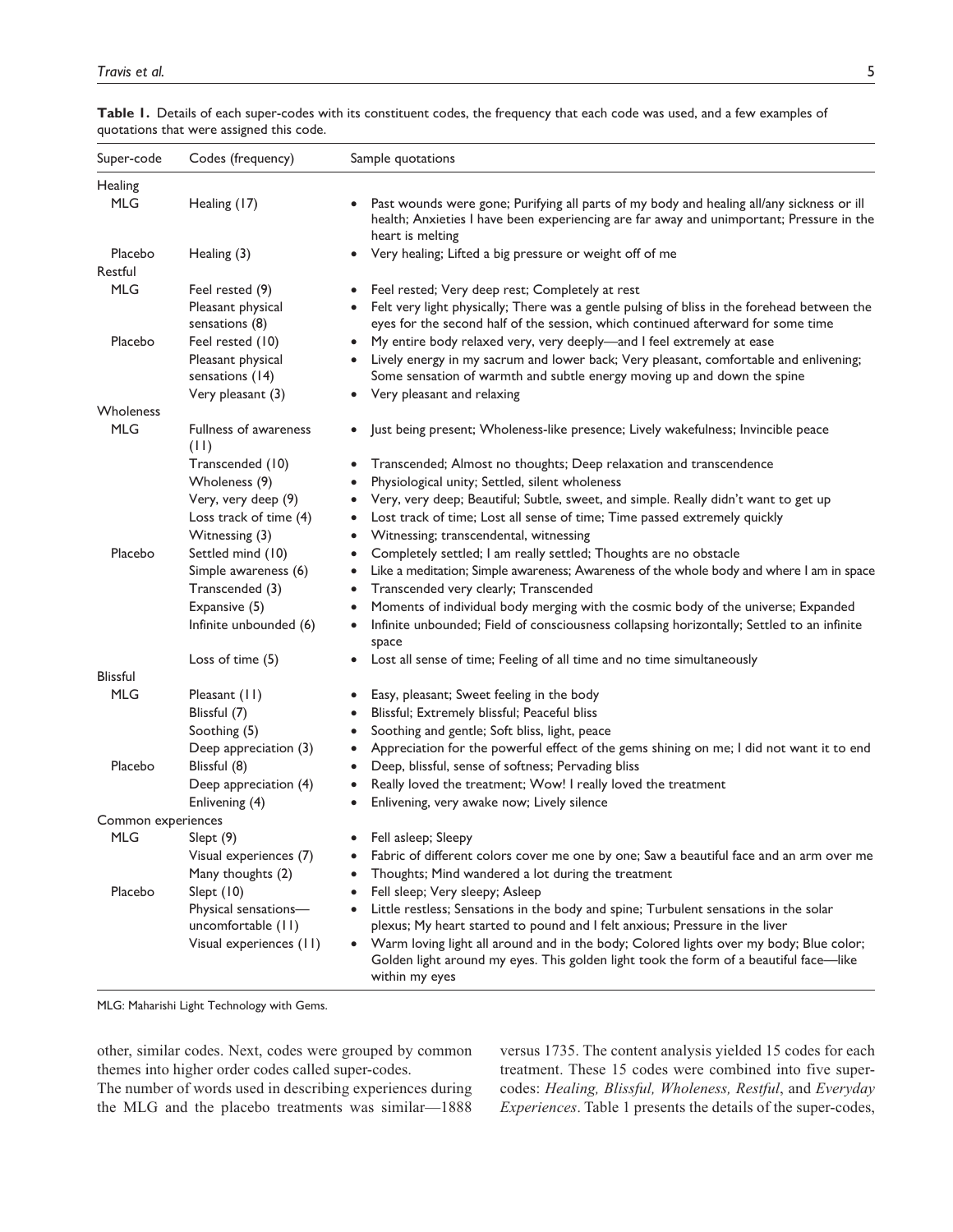

**Figure 4.** The frequency of healing was used substantially more during the MLG treatment. Wholeness and Blissful were also used more to describe the MLG treatment. In contrast, *Everyday Experiences* was used much more in the placebo treatment.

including their constituent codes, the number of times each code was used in parentheses, and a few examples of quotations that were assigned this code.

Figure 4 presents the average times each super-code was used to describe experience during each treatment. The most substantial treatment differences were in *Healing*, which was used over five times more frequently to describe the MLG treatments, and in *Everyday Experiences*, which was used almost two times more to describe the placebo treatment. The super-codes of *Wholeness* and *Blissful* were also higher for the MLG treatment and levels for *Restful* were similar.

## **Discussion**

This random-assignment controlled pilot study yielded significant differences during MLG compared to the placebo treatment on three self-report measures: a questionnaire with a 5-point Likert-type scale, a standardized paper-and-pencil test, and an open-ended question. The results present a coherent picture that MLG treatments were experienced differently than the placebo treatments.

The study design may be considered as strong for a pilot. (1) The sequence of treatments was randomized—half the subjects received MLG treatment first, the other received the placebo first. (2) All subjects received both treatments. (3) The study was blinded: the subjects did not know that they would receive placebo treatments; the technician was blind to group membership, the analysis was conducted blind. (4) A standardized test of emotions, the POMS, was used.

After the MLG treatments, subjects reported higher positive self-esteem. MLG is predicted to result in heightened self-awareness,<sup>14</sup> which could lead to higher positive selfesteem on this scale. (5) All subjects meditated regularly and had previously had MLG treatments. Their common meditation experiences served as a reference for their treatment evaluations. These subjects would be expected to settle down when simply lying with eyes closed, since they meditated daily. In spite of their tendency to naturally settle down, the MLG treatment was rated as being significantly more settled than the placebo. Multiple measures of inner experiences were used.

Finally, the content analysis on the descriptions of experiences during each treatment yielded a clear result. The MLG treatment led to more incidences of mentions of healing—17 during MLG treatments compared to 3 during the placebo treatments. In contrast, the placebo treatments led to more incidences of mentions of everyday experiences, which might occur whenever one closes the eyes.

Future research could assess MLG effects across meditating and nonmeditating populations, and use physiological as well as self-report measures to quantify the effects and to begin to explore the mechanism of the observed effects of MLG.

## *Limitations of this study*

There are four limitations of this study. First, we used a small number of subjects so the study was underpowered. However, even with only 18 subjects, we found significant effects of MLG on subjective reports. Second, we used subjects who practiced Transcendental Meditation and had MLG treatments before. This severely limits the generalizability of these data to the general population. We used a criterion-rich group in this pilot study who were daily exploring subjective experiences during meditation practice, and so may be more sensitive to differences in MLG and placebo treatments. Third, we only used qualitative measures. Future research could measure physiological measures such as heart rate variability, breath rate, skin conductance, and electroencephalography (EEG) in meditating naïve subjects. The last limitation is more global. Do qualitative and quantitative measures exist that can accurately capture subtle, delicate changes in order and balance in the physiology, as well as calmness and clarity? Inner experiences cannot be directly measured. However, since our unconscious and pre-conscious thoughts and feelings affect functioning of mind and body, self-report measures and physiological measures such as EEG, magnetoencephalography (MEG), functional magnetic resonance imaging (fMRI), breath rate, heart rate, and skin conductance could give an indication of what is happening at very quiet levels of awareness.

#### **Acknowledgements**

We thank Joachim Roller for creating the placebo light "pens" for use in the placebo treatment in this research. We also thank Ellen Metropole for her help in transcribing the open-ended responses and editing the final manuscript. Last, we thank Martin Schmidt and Dr. Jane Schmidt-Wilk for translation of the German patent and descriptions of Maharishi Light Technology with Gems.